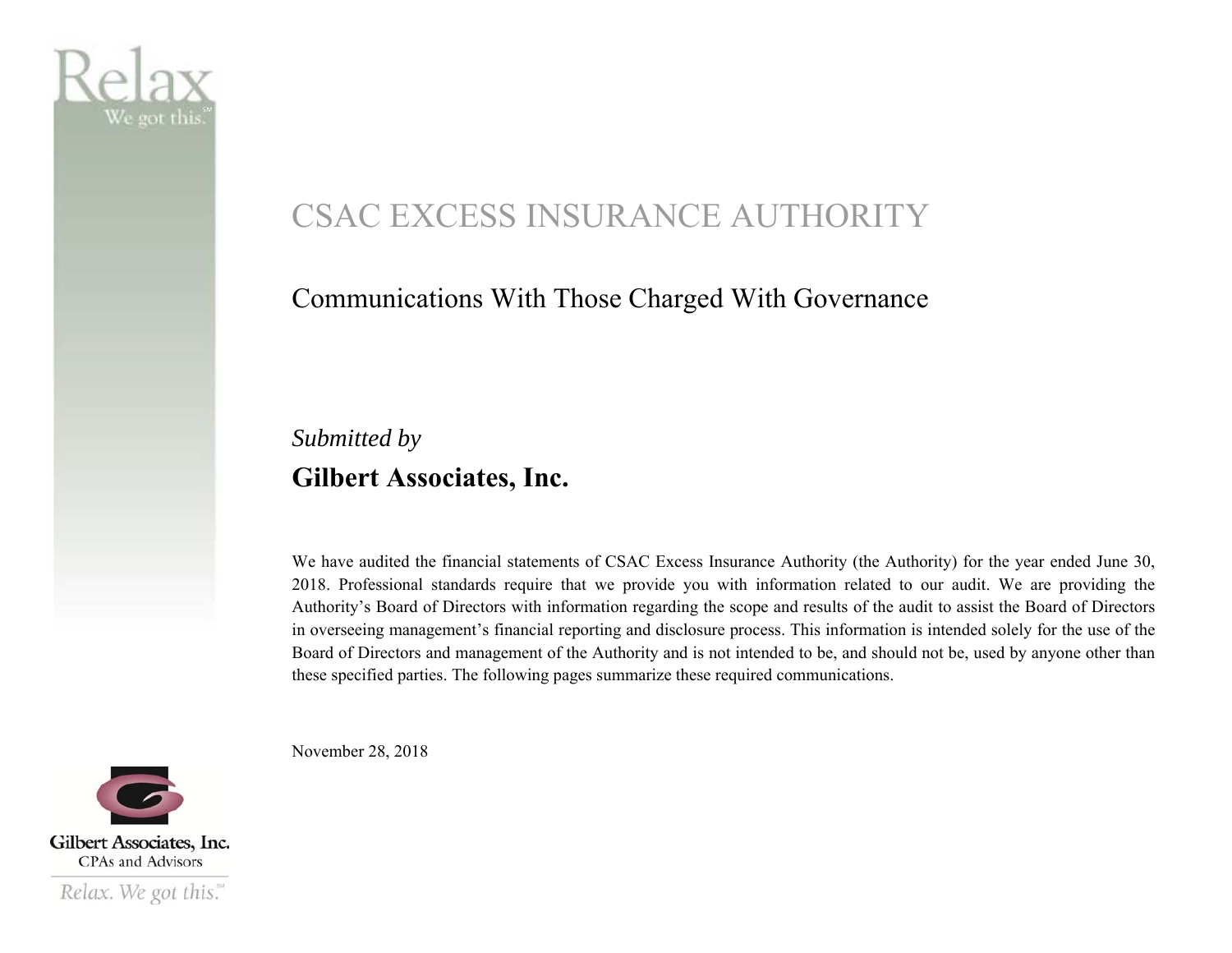### **RESPONSIBILITIES AND OPINIONS INTERACTIONS WITH MANAGEMENT**

| <b>Auditors' Responsibilities under Generally Accepted</b><br><b>Auditing Standards (GAAS) and Government</b><br><b>Auditing Standards, issued by the Comptroller</b><br><b>General of the United States</b><br>The financial statements are the responsibility of<br>management. As stated in our engagement letter, our<br>responsibility is to express an opinion about whether the<br>financial statements prepared by management with your<br>oversight are fairly presented, in all material respects, in<br>conformity with U.S. generally accepted accounting<br>principles. Our audit of the financial statements does not<br>relieve you or management of your responsibilities.                                                                         | We issued an unmodified opinion on<br>the financial statements of the<br>Authority for the years ended June 30,<br>2018 and 2017.                                                                                                                                                                                                                                                                                                                                                                                                                                                                   | <b>Management Consultations with Other</b><br><b>Independent Accountants</b><br>In some cases, management may decide to consult<br>with other accountants about auditing and accounting<br>matters, similar to obtaining a "second opinion" on<br>certain situations. If a consultation involves application<br>of an accounting principle to the Authority's financial<br>statements or a determination of the type of auditor's<br>opinion that may be expressed on those statements, our<br>professional standards require the consulting<br>accountant to check with us to determine that the<br>consultant has all the relevant facts. | To our knowledge, there were<br>no such consultations with<br>other accountants.                                                                                                      |
|--------------------------------------------------------------------------------------------------------------------------------------------------------------------------------------------------------------------------------------------------------------------------------------------------------------------------------------------------------------------------------------------------------------------------------------------------------------------------------------------------------------------------------------------------------------------------------------------------------------------------------------------------------------------------------------------------------------------------------------------------------------------|-----------------------------------------------------------------------------------------------------------------------------------------------------------------------------------------------------------------------------------------------------------------------------------------------------------------------------------------------------------------------------------------------------------------------------------------------------------------------------------------------------------------------------------------------------------------------------------------------------|---------------------------------------------------------------------------------------------------------------------------------------------------------------------------------------------------------------------------------------------------------------------------------------------------------------------------------------------------------------------------------------------------------------------------------------------------------------------------------------------------------------------------------------------------------------------------------------------------------------------------------------------|---------------------------------------------------------------------------------------------------------------------------------------------------------------------------------------|
| As part of our audit, we considered the internal control of<br>the Authority. Such considerations were solely for the<br>purpose of determining our audit procedures and not to<br>provide any assurance concerning such internal control.<br>As part of obtaining reasonable assurance about whether<br>the financial statements are free of material misstatement,<br>we performed test of the Authority's compliance with                                                                                                                                                                                                                                                                                                                                       |                                                                                                                                                                                                                                                                                                                                                                                                                                                                                                                                                                                                     | <b>Disagreements with Management</b><br>For purposes of this letter, professional standards<br>define a disagreement with management as a financial<br>accounting, reporting, or auditing matter, whether or<br>not resolved to our satisfaction, that could be<br>significant to the financial statements or the auditor's<br>report.                                                                                                                                                                                                                                                                                                      | We are pleased to report that<br>no such disagreements arose<br>during the course of our audit.                                                                                       |
| certain provisions of laws, regulations, contracts, and<br>grants. However, the objective of our tests was not to<br>provide an opinion on compliance with such provisions.                                                                                                                                                                                                                                                                                                                                                                                                                                                                                                                                                                                        |                                                                                                                                                                                                                                                                                                                                                                                                                                                                                                                                                                                                     | <b>Management Representations</b>                                                                                                                                                                                                                                                                                                                                                                                                                                                                                                                                                                                                           | We requested certain<br>representations from<br>management in a letter to us.                                                                                                         |
| <b>Supplementary Information</b><br>With respect to the supplementary information<br>accompanying the financial statements, we made certain<br>inquiries of management and evaluated the form, content,<br>and methods of preparing the information to determine<br>that the information complies with accounting principles<br>generally accepted in the United States of America, the<br>method of preparing it has not changed from the prior<br>period, and the information is appropriate and complete<br>in relation to our audit of the financial statements. We<br>compared and reconciled the supplementary information<br>to the underlying accounting records used to prepare the<br>financial statements or to the financial statements<br>themselves. | The following required supplementary<br>information is required by the<br>Government Accounting Standards<br>Board (GASB) to accompany the<br>Authority's basic financial statements<br>and subjected to limited procedures,<br>but no opinion has been expressed:<br>• Management's Discussion and<br>Analysis<br>• Schedule of Proportionate Share of<br>the Net Pension Liability<br>• Schedule of Plan Contributions<br>• Schedule of Change in Net OPEB<br>Liability and Related Ratios<br>• Reconciliation of Unpaid Claims<br>Liabilities<br>• Schedule of Claims Development<br>Information | Difficulties Encountered in Performing the Audit                                                                                                                                                                                                                                                                                                                                                                                                                                                                                                                                                                                            | We encountered no significant<br>difficulties in dealing with<br>management in performing and<br>completing our audit.<br>Management and staff were<br>well prepared and cooperative. |